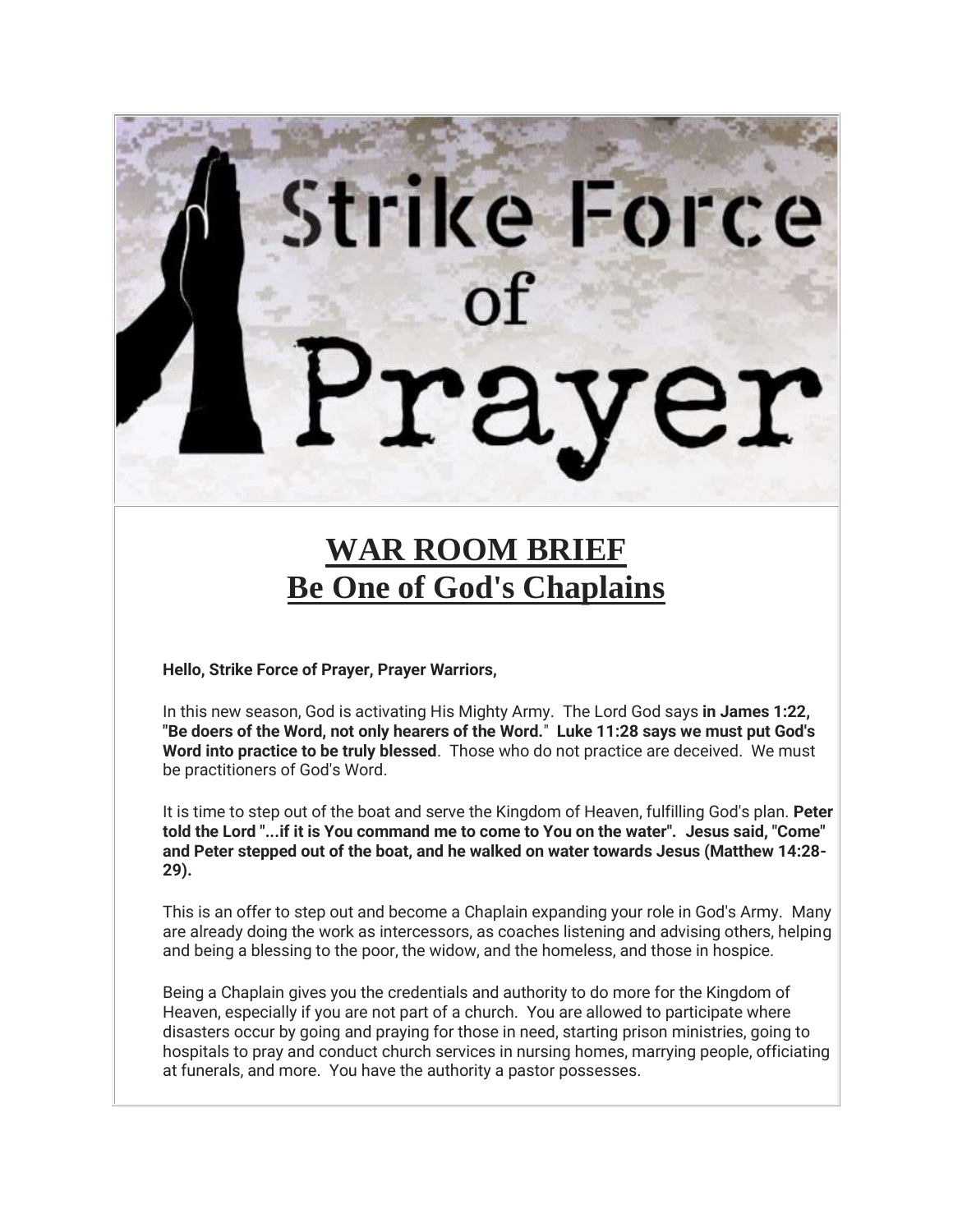Not all are called to be Chaplains. However, for those called, it offers an opportunity to serve God at new and deeper levels. This requires attending a one-day ordination class followed by two continuing education classes a year to maintain your ordination in good standing. These classes are offered monthly by conference. The Great Commission United in Shelby, Michigan is the Chaplaincy organization hosting the ordination classes and is a non-denominational and non-501c3.

If you feel led to pursue a chaplaincy ordination while serving the Kingdom of Heaven, please email EJ Bondoc and Bonnie Maddalena at [daysofelijah@strikeforceofprayer.com,](mailto:daysofelijah@strikeforceofprayer.com) and they will be happy to speak with you. EJ and Bonnie have been Senior Chaplains for two years and have a healing and deliverance ministry, Dr. B and Bonnie. They have also been active Strike Force of Prayer Team Leaders for Georgia and Kansas.

Delight God and be blessed. You will be sowing into good ground. It's time to get activated! Serve the Kingdom of Heaven and be a blessing to others.

*Michael Ortega*

**Stay In His Strong Grip!**

\_\_\_\_\_\_\_\_\_\_\_\_\_\_\_\_\_\_\_\_\_\_\_\_\_\_\_\_\_\_\_\_\_\_\_\_\_\_\_\_\_\_\_\_\_\_

*Strike Force of Prayer is supported by people like you! Please consider supporting our work.*



Strike Force of Prayer [michael@strikeforceofprayer.com](http://mailing.strikeforceofprayer.com/lt.php?tid=Kk4EVlEFVlBUAk8AUQhTSwZUB1ZOVgFSAxVeCFFXBARSVwRVUlZMUAUFW1IFB1dLAldbUU4AAQZTFQBcBlVMAldXB1BbUlMFV1IGTVJUB14LAAZVTgQGUgMVDAFWAUwIVFNTS1UFVVFQAQAAXVYCAg) [https://strikeforceofprayer.tv](https://strikeforceofprayer.tv/) [https://strikeforceofprayer.com](https://strikeforceofprayer.us17.list-manage.com/track/click?u=30e1fdc9ef72d2ad852be26e9&id=88763f3751&e=cf8e0c7e26) Follow on Twitter @MichaelGingerdo Follow on Facebook: Mike Ortega

> **Visit [www.strikeforceofprayer.com](http://mailing.strikeforceofprayer.com/lt.php?tid=Kk4CAgNVAgdSBU8GAQlXSwZTAwZODFUHCBVaDAABVQRWAlYCU1dMUAUFW1IFB1dLAldbUU4AAQZTFQBcBlVMAldXB1BbUlMFV1IGTVJUB14LAAZVTgQGUgMVDAFWAUwIVFNTS1UFVVFQAQAAXVYCAg) At the website, click on Prayer Calls for a call in your country or state.**

**----- OTHER RECURRING PRAYER CALLS -----**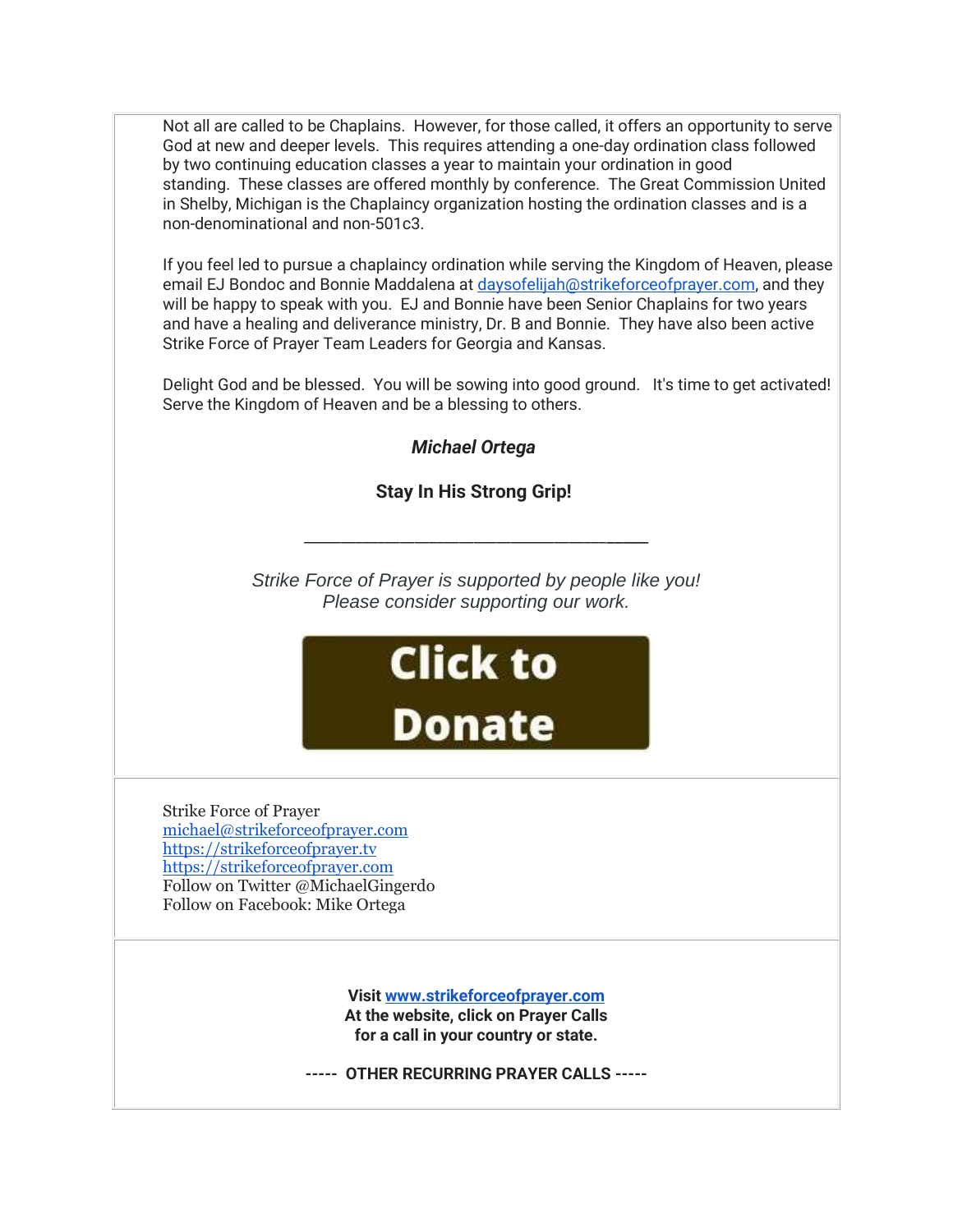# **SPANISH CALL**

**Enfoque de oración: Que Dios sea libre en las escuelas. El temor de Dios sobre los gobiernos. Las libertades de los Americanos. Por la iglesia, que lleve acabo la voluntad de Dios. Orar por los hijos pródigos.**

> **Líder: Abigail Olvera Contacto email: [alineadoscondios@gmail.com](mailto:alineadoscondios@gmail.com)**

> > **Llame: (602) 580-9874**

**Código de acceso: 8376630#**

**Día y Hora: Martes y Jueves: 7:00Am (Hora Central)**

\_\_\_\_\_\_\_\_\_\_\_\_\_\_\_\_\_\_\_\_\_\_\_\_\_\_\_\_\_\_\_\_\_\_\_\_\_\_\_\_\_\_\_\_\_\_\_\_\_\_\_\_\_

**Sunday 10:00 AM (Eastern) Weekly Family Bible Study with Jim Morrison & EJ Bondoc Contact: [daysofelijah@strikeforceofprayer.com](mailto:daysofelijah@strikeforceofprayer.com)**

**Sunday 5:00 PM (Pacific) with Rod & Millie Gerhart Call 515-604-9994 Code 813882#**

**Monday through Friday 9:00 AM (Eastern) with Denise Edwards Call 605-475-4120 Code 5034950#**

> **Monday through Friday 6:00 AM (Eastern) Arresting the Enemy at Sunrise Prayer Call with E.J. Bondoc & Bonnie Maddalena [Contact:daysofelijah@strikeforceofprayer.com](mailto:Contact%3Adaysofelijah@strikeforceofprayer.com)**

> **Monday - Wednesday - Fridays 8:00 AM (Pacific) with Melissa Leggett Call 339-207-7817**

**Tuesday & Thursday 9:00 AM (Pacific) with Michael Ortega Call: 609-663-4222**

**Tuesday 6:30 PM (Mountain) with Greg Johnson Call 605-313-5143 Code 673321#**

**Thursday 7:00 PM (Mountain) The Lord's Line with Regina Hunter and Karen Pollari Call 425-436-6317 Code 7282493#**

\_\_\_\_\_\_\_\_\_\_\_\_\_\_\_\_\_\_\_\_\_\_\_\_\_\_\_\_\_\_\_\_\_\_\_\_\_\_\_\_\_\_\_\_\_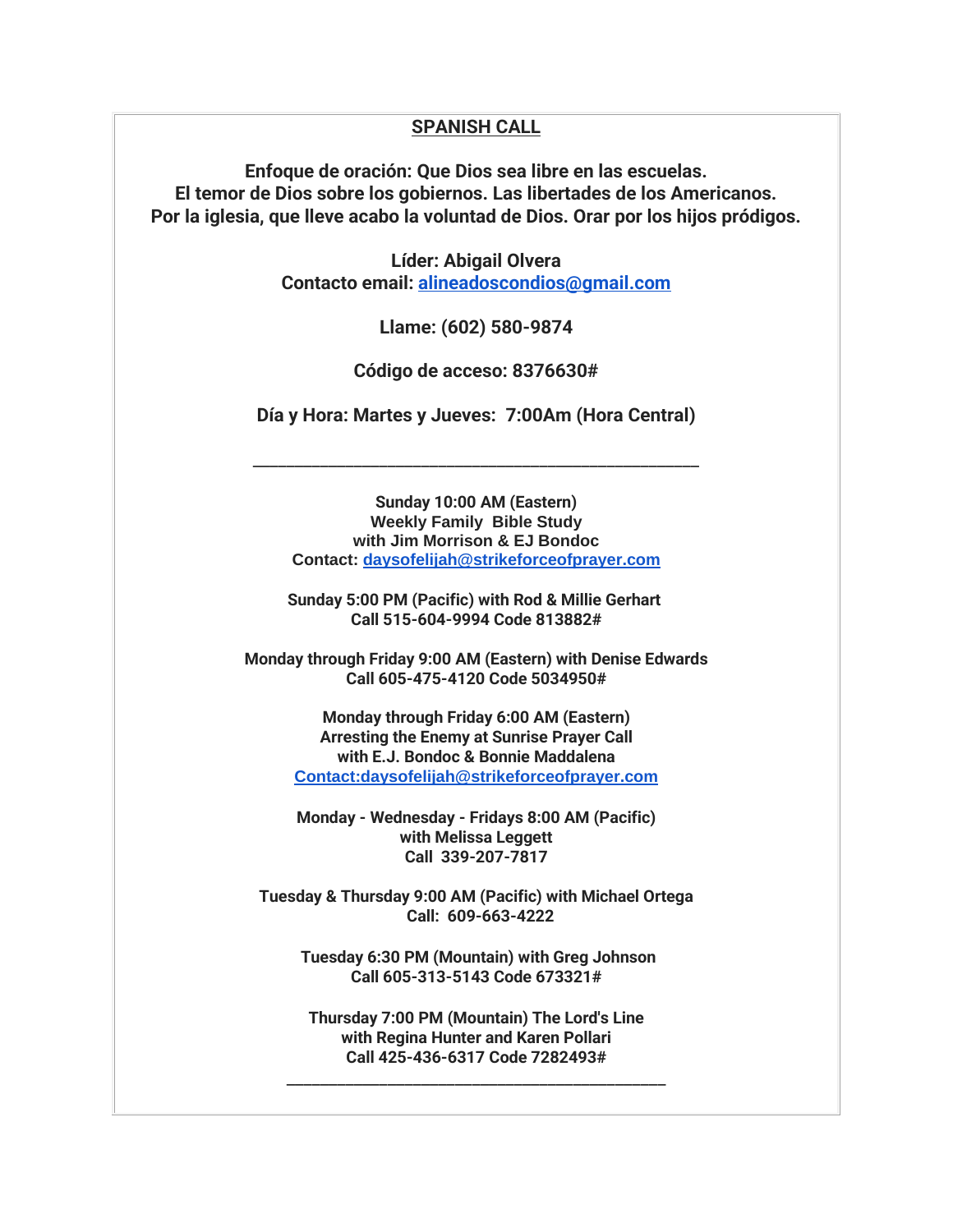## **Sabbath Calls**

**Celebrate-The-Sabbath – Bonnie Maddelena & EJ Bondoc Saturday 8:00 AM (Central) Contact: [daysofelijah@strikeforceofprayer.com](mailto:daysofelijah@strikeforceofprayer.com)**

**Walking the Ancient Paths Teaching Call - Lynne-Hope Ornoff Thursday 7:00 PM (Eastern) Call 727-731-1354 Email:** [timetohope7@gmail.com](mailto:timetohope7@gmail.com) **Websites:** [www.timetohope.com;](http://mailing.strikeforceofprayer.com/lt.php?tid=Kk5fUQMAU1AHUE8CVAEFSwZXAAZOVlQDABVbDFEHAgEEBlJeBFJMUAUFW1IFB1dLAldbUU4AAQZTFQBcBlVMAldXB1BbUlMFV1IGTVJUB14LAAZVTgQGUgMVDAFWAUwIVFNTS1UFVVFQAQAAXVYCAg) [https://Strikeforceofprayer.tv](https://strikeforceofprayer.tv/)

**Welcoming the Sabbath Call, Welcoming the Shabbat – Lynne-Hope Ornoff Friday 7:00 PM (Eastern) Call 727-731-1354 Email:** [timetohope7@gmail.com](mailto:timetohope7@gmail.com) **Websites:** [www.timetohope.com;](http://mailing.strikeforceofprayer.com/lt.php?tid=Kk5fUQMAU1AHUE8CVAEFSwZXAAZOVlQDABVbDFEHAgEEBlJeBFJMUAUFW1IFB1dLAldbUU4AAQZTFQBcBlVMAldXB1BbUlMFV1IGTVJUB14LAAZVTgQGUgMVDAFWAUwIVFNTS1UFVVFQAQAAXVYCAg) [https://Strikeforceofprayer.tv](https://strikeforceofprayer.tv/)

> **Connecting With Your Messianic Roots – Lynne-Hope Ornoff Saturday 3:00 PM (Eastern) Call 727-731-1354**

**Email:** [timetohope7@gmail.com](mailto:timetohope7@gmail.com) **Websites:** [www.timetohope.com;](http://mailing.strikeforceofprayer.com/lt.php?tid=Kk5fUQMAU1AHUE8CVAEFSwZXAAZOVlQDABVbDFEHAgEEBlJeBFJMUAUFW1IFB1dLAldbUU4AAQZTFQBcBlVMAldXB1BbUlMFV1IGTVJUB14LAAZVTgQGUgMVDAFWAUwIVFNTS1UFVVFQAQAAXVYCAg) [https://Strikeforceofprayer.tv](https://strikeforceofprayer.tv/)

# **CANADA**

**Leader:** Joyce Gingerich **Call Number:** *1-605-472-5517* **Code:** *944161# (If you have trouble calling in to the Canada number, please call 1-206-451-6083, then dial: 1-605-472-5517 Code 944161#)* **Times:** Saturday 8:00 AM Pacific, 9:00 AM Mountain 10:00 AM Central, 11:00 AM Eastern

### **AUSTRALIA**

**Leader:** Malcolm **Contact:** [malcolm17@gmail.com](mailto:malcolm17@gmail.com) **Call Number:** (03) 9028 0272 **Code:** 891601# **Times:** Wednesday 6:30 PM (Western Standard Time) **Webpage:** <https://strikeforceofprayer.com/australia>

### **NEW ZEALAND**

**Leader:** Rosie **Contact:** (09) 884-4775 **Call Number:** (NZ): 09-884 4775